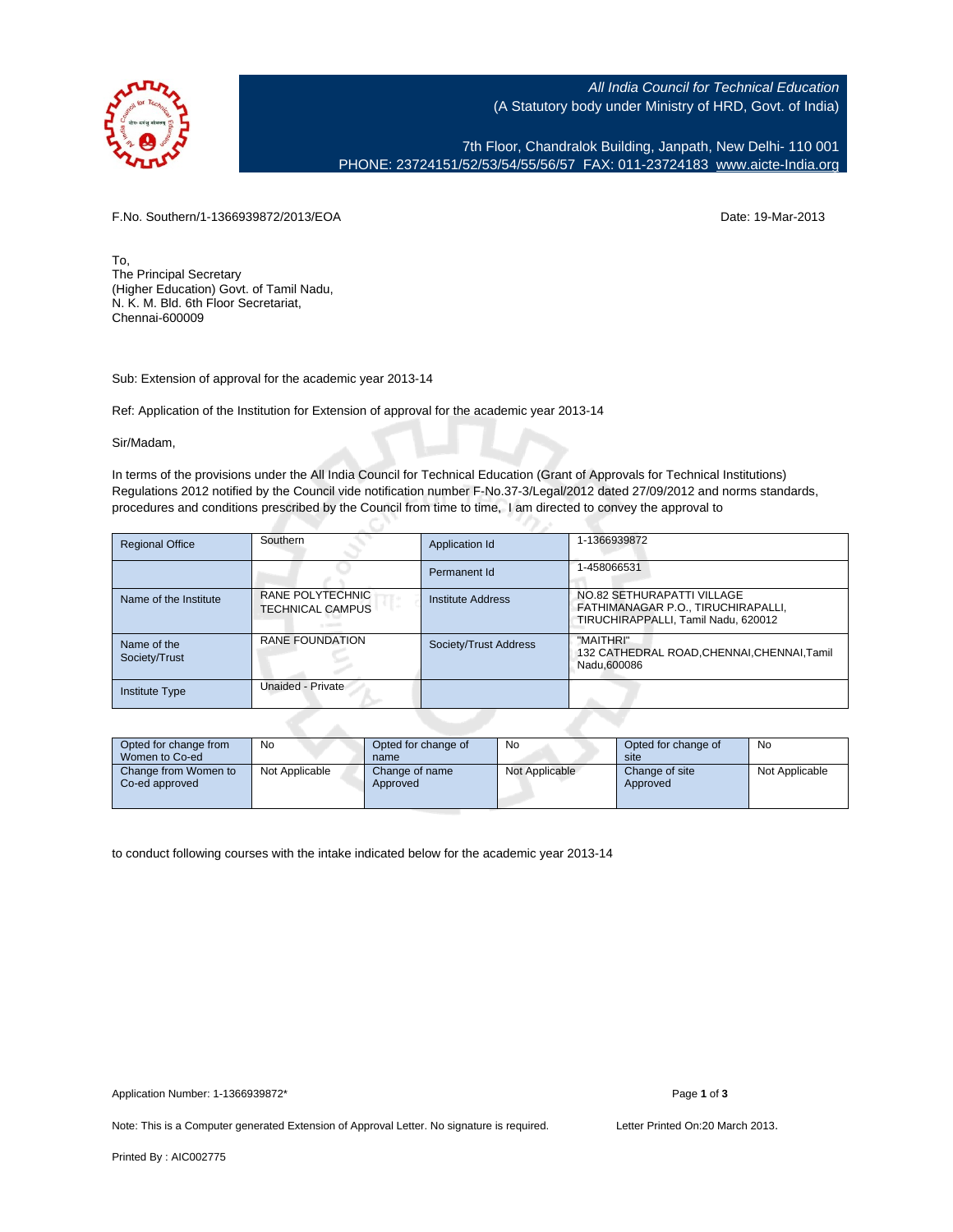## All India Council for Technical Education (A Statutory body under Ministry of HRD, Govt. of India)

7th Floor, Chandralok Building, Janpath, New Delhi- 110 001 PHONE: 23724151/52/53/54/55/56/57 FAX: 011-23724183 [www.aicte-India.org](http://www.aicte-India.org)

| Application Id: 1-1366939872                          |           | Course         |                                         | <b>Affiliating Body</b>    |                                                          | Approved for   |                 |                | Foreign Collaboration |    |
|-------------------------------------------------------|-----------|----------------|-----------------------------------------|----------------------------|----------------------------------------------------------|----------------|-----------------|----------------|-----------------------|----|
| Program                                               | Shift     | Level          |                                         | Full/Part Time             |                                                          | Intake 2012-13 | Intake<br>13-14 | $\overline{g}$ | $rac{O}{P}$           |    |
| <b>ENGINEERING</b><br>AND<br><b>TECHNOLOGY</b>        | 1st Shift | <b>DIPLOMA</b> | <b>CIVIL</b><br><b>ENGINEERING</b>      | <b>FULL</b><br><b>TIME</b> | Directorate of<br>Technical Education,<br>Chennai        | 60             | 60              | No             | No                    | No |
| <b>ENGINEERING</b><br><b>AND</b><br><b>TECHNOLOGY</b> | 1st Shift | <b>DIPLOMA</b> | <b>MECHANICAL</b><br><b>ENGINEERING</b> | <b>FULL</b><br><b>TIME</b> | Directorate of<br>Technical Education,<br>Chennai        | 60             | 120             | <b>No</b>      | No                    | No |
| <b>ENGINEERING</b><br><b>AND</b><br><b>TECHNOLOGY</b> | 1st Shift | <b>DIPLOMA</b> | <b>MECHATRONIC</b><br>S                 | <b>FULL</b><br><b>TIME</b> | Directorate of<br><b>Technical Education,</b><br>Chennai | $\Omega$       | 60              | <b>No</b>      | No                    | No |

• Validity of the course details may be verified at www.aicte-india.org>departments>approvals

The above mentioned approval is subject to the condition that RANE POLYTECHNIC TECHNICAL CAMPUS shall follow and adhere to the Regulations, guidelines and directions issued by AICTE from time to time and the undertaking / affidavit given by the institution along with the application submitted by the institution on portal.

In case of any differences in content in this Computer generated Extension of Approval Letter, the content/information as approved by the Executive Council / General Council as available on the record of AICTE shall be final and binding.

Strict compliance of Anti-Ragging Regulation:- Approval is subject to strict compliance of provisions made in AICTE Regulation notified vide F. No. 37-3/Legal/AICTE/2009 dated July 1, 2009 for Prevention and Prohibition of Ragging in Technical Institutions. In case Institution fails to take adequate steps to Prevent Ragging or fails to act in accordance with AICTE Regulation or fails to punish perpetrators or incidents of Ragging, it will be liable to take any action as defined under clause 9(4) of the said Regulation.

**(Dr. Kuncheria P. Isaac)**

Member Secretary, AICTE

Copy to:

**1. The Regional Officer,** All India Council for Technical Education Shastri Bhawan 26, Haddows Road

Application Number: 1-1366939872\* Page **2** of **3**

Note: This is a Computer generated Extension of Approval Letter. No signature is required. Letter Printed On:20 March 2013.